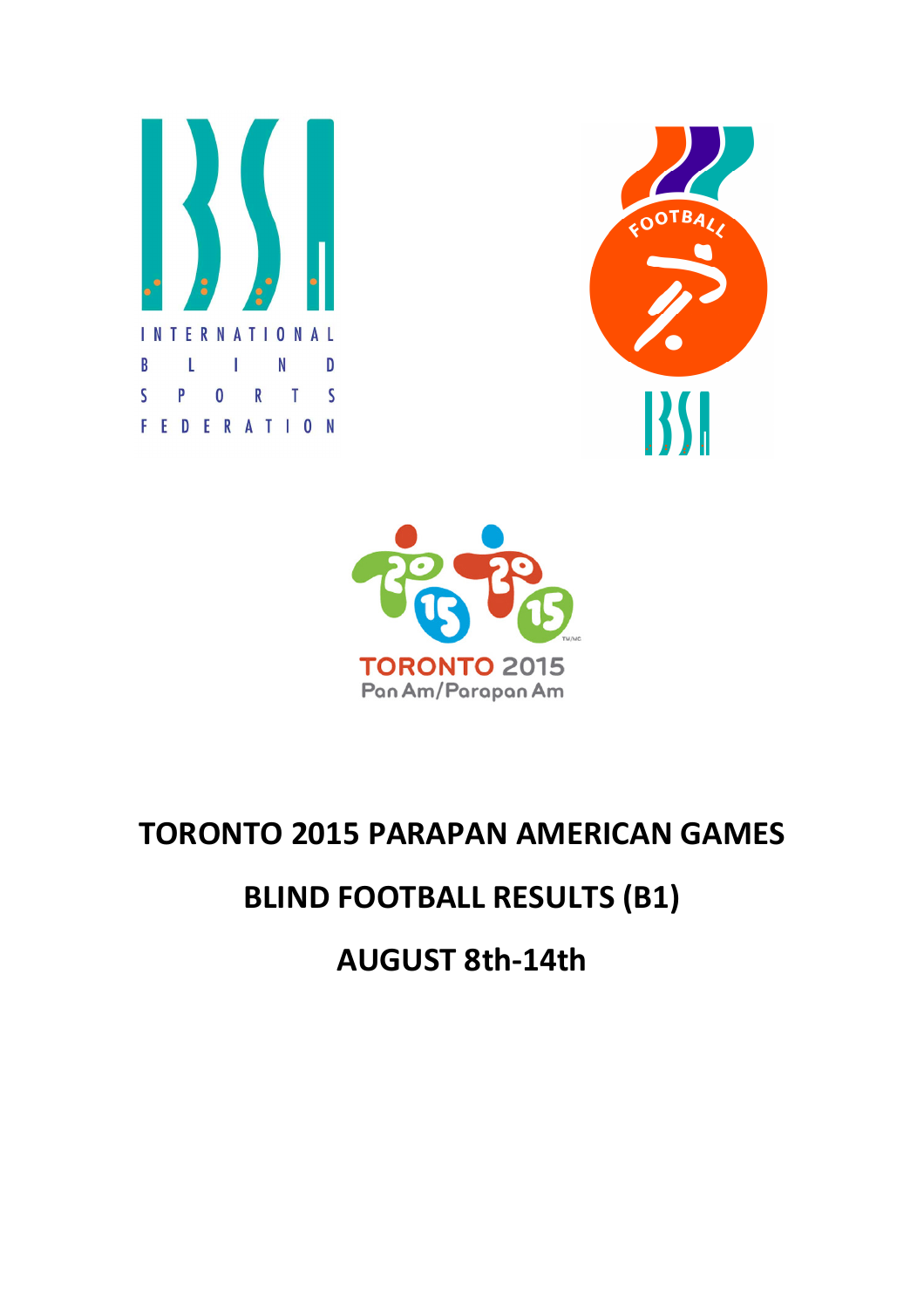

**FOOTBALL 5-A-SIDE** FOOTBALL À 5 FÚTBOL A 5 **MEN HOMMES HOMBRES** 



**Final Standings**

**COMPETITION SUMMARY** As of 14 AUG 2015

RÉSUMÉ DE LA COMPÉTITION RESUMEN DE LA COMPETENCIA

#### **First Round**

| Rank      | Team       | <b>Pts</b> | <b>MP</b> | W | D      | GF     | GA | <b>GD</b> | Team       | <b>BRA</b> | ARG | COL | <b>MEX</b> | URU | <b>CHI</b> |
|-----------|------------|------------|-----------|---|--------|--------|----|-----------|------------|------------|-----|-----|------------|-----|------------|
|           | <b>BRA</b> | 13         | 5.        | 4 |        | 17     |    | 17        | <b>BRA</b> |            | 0:0 | 3:0 | 4:0        | 4:0 | 6:0        |
| $\bullet$ | <b>ARG</b> | 11         |           |   | $\sim$ | 10     |    |           | <b>ARG</b> | 0:0        |     | 1:1 | 1:0        | 6:0 | 2:0        |
| 3         | COL        | 8          |           |   | $\sim$ |        | ັ  | $\sim$    | <b>COL</b> | 0:3        | 1:1 |     | 3:0        | 1:1 | 2:0        |
| 4         | <b>MEX</b> | 6          |           |   |        | ີ<br>ٮ | 9  | -6        | <b>MEX</b> | 0:4        | 0:1 | 0:3 |            | 1:0 | 2:1        |
|           | URU        | ◠<br>۷.    |           |   | $\sim$ |        | 12 | $-11$     | <b>URU</b> | 0:4        | 0:6 | 1:1 | 0:1        |     | 0:0        |
| 6         | <b>CHI</b> |            |           |   |        |        | 12 | $-11$     | CHI        | 0:6        | 0:2 | 0:2 | 1:2        | 0:0 |            |

| Team       | <b>BRA</b>      | <b>ARG</b> | <b>COL</b> | <b>MEX</b> | <b>URU</b> | CHI |
|------------|-----------------|------------|------------|------------|------------|-----|
| BRA        |                 | 0:0        | 3:0        | 4:0        | 4:0        | 6:0 |
| ARG        | 0:0             |            | 1:1        | 1:0        | 6:0        | 2:0 |
| COL        | 0:3             | 1:1        |            | 3:0        | 1:1        | 2:0 |
| <b>MEX</b> | 0:4             | 0:1        | 0:3        |            | 1:0        | 2:1 |
| URU        | 0:4             | 0:6        | 1:1        | 0:1        |            | 0:0 |
| CНI        | 0 <sup>-6</sup> | 0.2        | 0.2        | 1.2        | 00         |     |

#### **Classification**

| <b>Gold Medal</b>   |               | Medal         | Rank | <b>Team</b> |
|---------------------|---------------|---------------|------|-------------|
| <b>BRAZIL</b>       |               | Gold          |      | <b>BRA</b>  |
| Match 17            | <b>BRAZIL</b> | Silver        | 2    | <b>ARG</b>  |
| FRI 14 AUG          | 2:1(1:0)      | <b>Bronze</b> | 3    | <b>MEX</b>  |
| <b>ARGENTINA</b>    |               |               | 4    | COL         |
|                     |               |               | 5    | URU         |
| <b>Bronze Medal</b> |               |               | 6    | CHI         |
| COLOMBIA            |               |               |      |             |

| <b>COLOMBIA</b> |  |
|-----------------|--|
|                 |  |

| Match 16                    | <b>IMEXICO</b>    |
|-----------------------------|-------------------|
| FRI 14 AUG<br><b>MEXICO</b> | 1:1 (0:1) 1:2 PSO |

 $\overline{\phantom{0}}$ 

| Legend: |       |           |                |            |                        |            |           |
|---------|-------|-----------|----------------|------------|------------------------|------------|-----------|
| ID.     | Drawn | GА        | Goals Against  | GD         | <b>Goal Difference</b> | GF         | Goals For |
|         | Lost  | <b>MP</b> | Matches Played | <b>PSO</b> | Penalty Shoot-out      | <b>Pts</b> | Points    |
| ١w      | Won   |           |                |            |                        |            |           |
|         |       |           |                |            |                        |            |           |

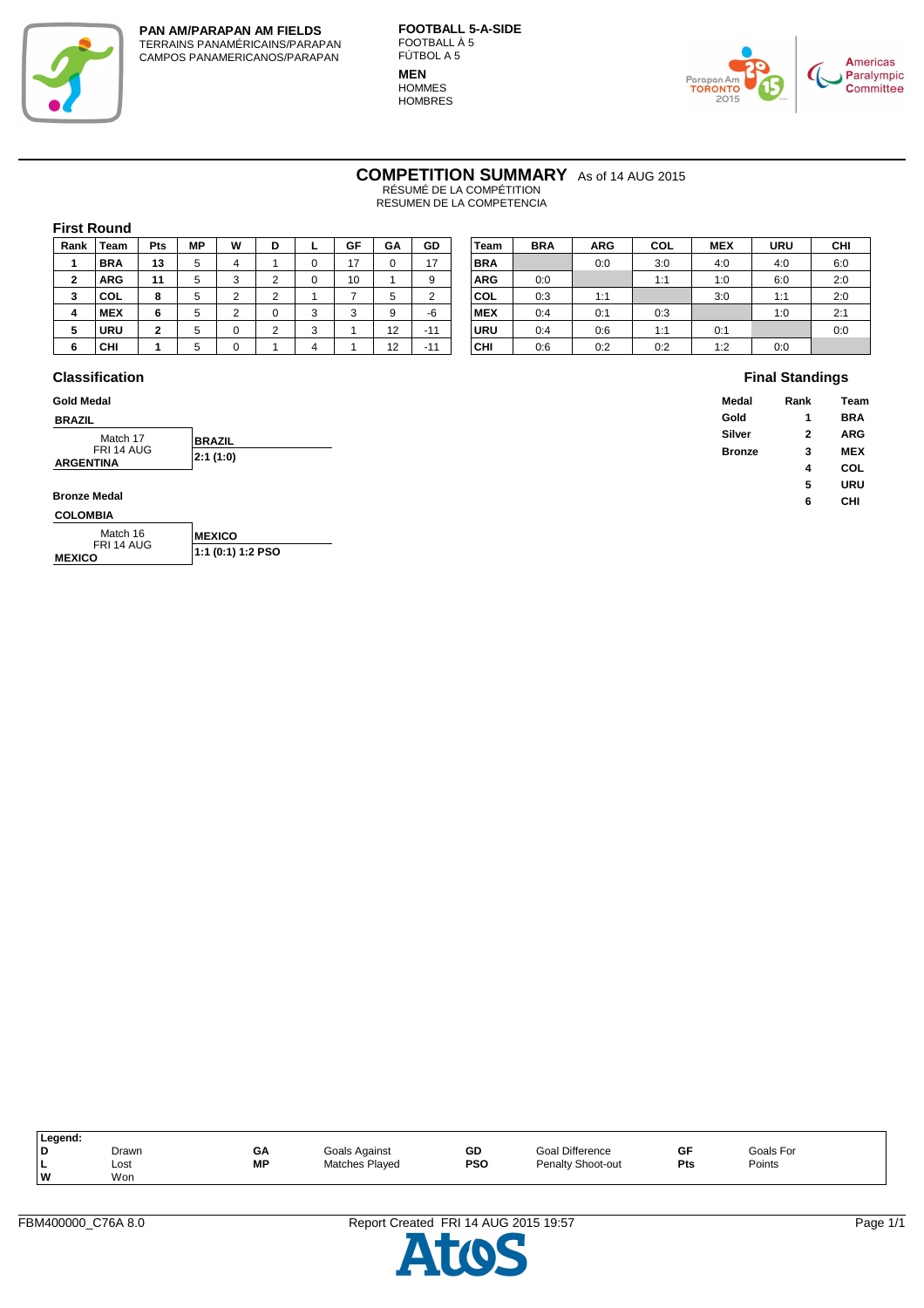

FRI VEN VIE 14 AUG 2015 18:00

**FOOTBALL 5-A-SIDE** FOOTBALL À 5 FÚTBOL A 5 **MEN HOMMES HOMBRES** 



### **MEDALLISTS** MÉDAILLÉS

MEDALLISTAS

| <b>GOLD</b>                                               | <b>SILVER</b>          | <b>BRONZE</b>        |
|-----------------------------------------------------------|------------------------|----------------------|
| <b>BRA - Brazil</b>                                       |                        | <b>MEX - Mexico</b>  |
|                                                           | <b>ARG - Argentina</b> |                      |
| DE LACERDA GONCALVES Luan<br>1                            | 1 LENCINA Dario        | 1 AMOZURRUTIA Javier |
| 2 LOPES DOS REIS Cassio                                   | 2 DELDO GARCIA Angel   | 2 RANGEL Fancisco    |
| 4 DA SILVA COSTA Liwisgton                                | 3 ACARDI Federico      | 4 MILLAN Pablo       |
| 5 DE SOUZA RAMOS Damiao                                   | 4 PADILLA Koki         | 5 RAMIREZ Marco      |
| 6 ALVES FELIPE Marcos                                     | 5 VELO Silvio          | 7 VIERA Tadeo        |
| 7 DA CONCEICAO Jeferson                                   | 8 RODRIGUEZ Lucas      | 10 ARANA Felipe      |
| 8 ALVES MENDES Raimundo                                   | 10 PERALTA David       | 11 LANZAGORTA Jorge  |
| 9 DA SILVA Tiago                                          | 11 VELIZ Nico          | 12 OTERO Omar        |
| 10 STEINMETZ ALVES Ricardo                                | 12 MULECK German       | 13 ORTIZ Cristian    |
| 12 TRANCHEZZI HOLZSAUER Vinicius 15 ESPINILLO Maximiliano |                        |                      |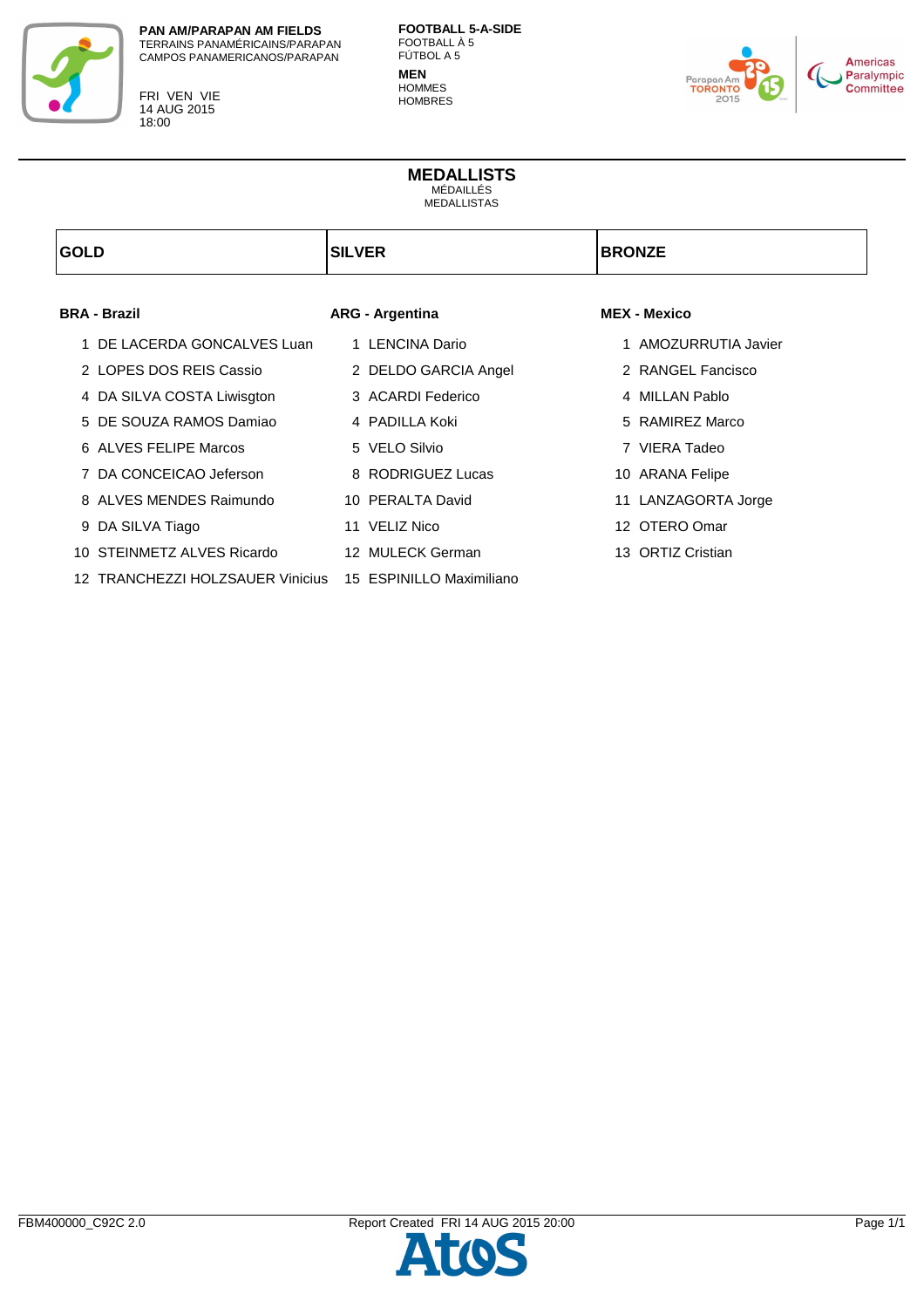

**FOOTBALL 5-A-SIDE** FOOTBALL À 5 FÚTBOL A 5 **MEN HOMMES HOMBRES** 



**INDIVIDUAL STATISTICS** As of 14 AUG 2015 STATISTIQUES INDIVIDUELLES ESTADÍSTICAS INDIVIDUALES

#### **GOALSCORERS**

| Rank              | <b>Shirt No.</b> | Name                         | Team       | MР | Goals |
|-------------------|------------------|------------------------------|------------|----|-------|
|                   | 8                | ALVES MENDES Raimundo        | <b>BRA</b> | 6  | 7     |
| 1                 | 10               | STEINMETZ ALVES Ricardo      | <b>BRA</b> | 6  | 7     |
| 3                 | 9                | PEREZ QUINTERO Juan          | <b>COL</b> | 6  | 5     |
| 4                 | 7                | DA CONCEICAO Jeferson        | <b>BRA</b> | 6  | 3     |
| 4                 | 15               | <b>ESPINILLO Maximiliano</b> | ARG        | 6  | 3     |
| 4                 | 11               | LANZAGORTA Jorge             | <b>MEX</b> | 6  | 3     |
| 4                 | $\overline{2}$   | LOPEZ MORALES Fredy          | <b>COL</b> | 6  | 3     |
| 4                 | 8                | RODRIGUEZ Lucas              | <b>ARG</b> | 6  | 3     |
| 9                 | 9                | DA SILVA Tiago               | <b>BRA</b> | 6  | 2     |
| 9                 | 4                | PADILLA Koki                 | ARG        | 6  | 2     |
| 9                 | 5                | <b>VELO Silvio</b>           | <b>ARG</b> | 6  | 2     |
| $12 \overline{ }$ | 10               | DA LUZ GONZALEZ Anthony      | <b>URU</b> | 5  | 1     |
| 12 <sup>°</sup>   | 10               | SILVA PAVEZ Victor           | <b>CHI</b> | 5  | 1     |
| 14                | 10               | <b>ARANA Felipe</b>          | <b>MEX</b> | 6  | 1     |
| 14                | 11               | <b>VELIZ Nico</b>            | ARG        | 6  | 1     |

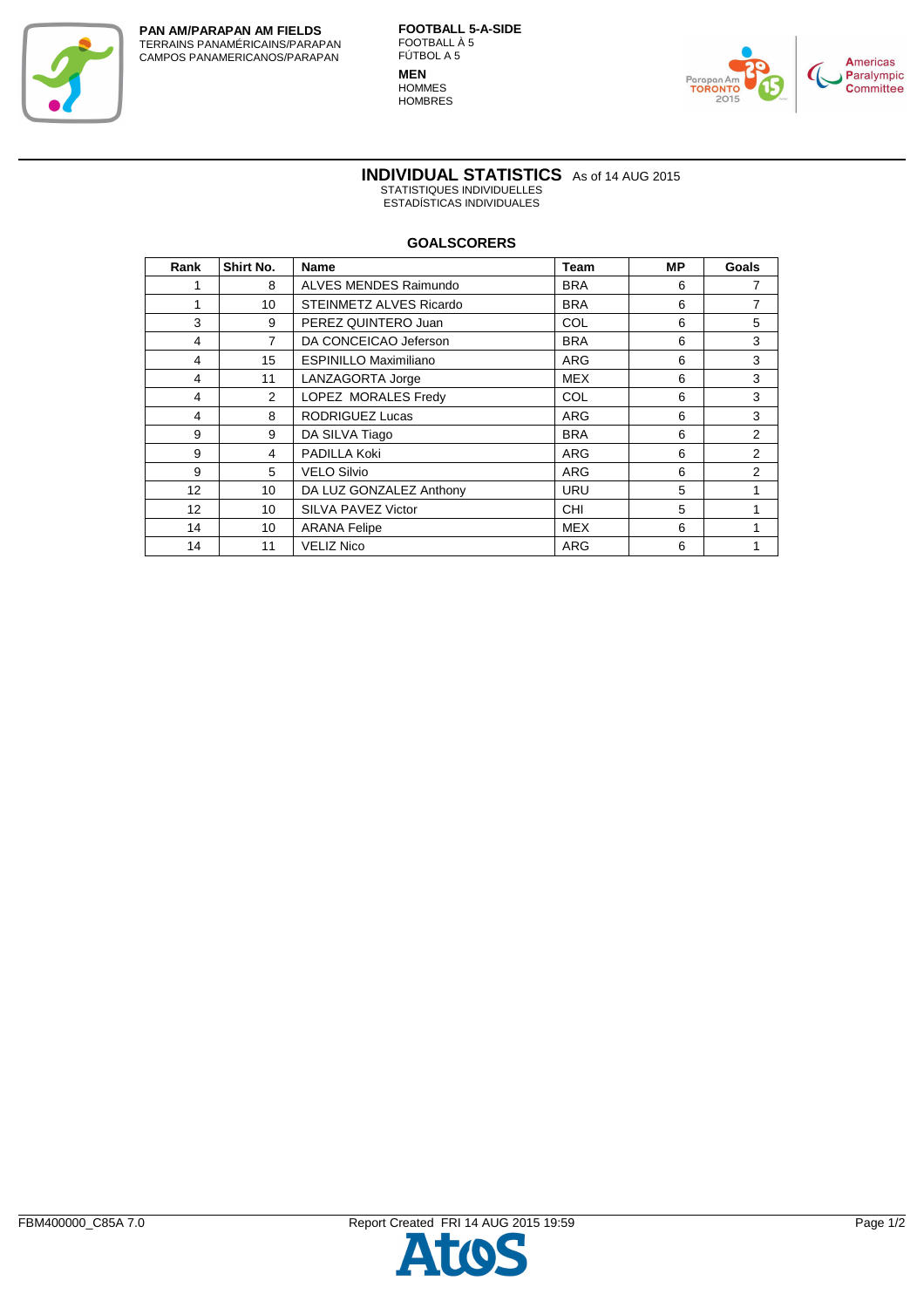

**FOOTBALL 5-A-SIDE** FOOTBALL À 5 FÚTBOL A 5 **MEN HOMMES HOMBRES** 



**INDIVIDUAL STATISTICS** As of 14 AUG 2015 STATISTIQUES INDIVIDUELLES

ESTADÍSTICAS INDIVIDUALES

#### **SHOTS ON GOAL**

| Rank | Shirt No.       | <b>Name</b>                  | <b>Team</b> | <b>MP</b> | SG | Avg |
|------|-----------------|------------------------------|-------------|-----------|----|-----|
|      | 10 <sup>1</sup> | STEINMETZ ALVES Ricardo      | <b>BRA</b>  | 6         | 38 | 6.3 |
| 2    | 9               | PEREZ QUINTERO Juan          | <b>COL</b>  | 6         | 29 | 4.8 |
| 3    |                 | DA CONCEICAO Jeferson        | <b>BRA</b>  | 6         | 26 | 4.3 |
| 4    | 10              | DA LUZ GONZALEZ Anthony      | <b>URU</b>  | 5         | 21 | 4.2 |
| 5    | 10              | HERNÁNDEZ GARCÍA Jhon        | <b>COL</b>  | 5         | 19 | 3.8 |
| 6    | 8               | <b>RODRIGUEZ Lucas</b>       | ARG         | 6         | 20 | 3.3 |
| ⇁    | 15              | <b>ESPINILLO Maximiliano</b> | ARG         | 6         | 19 | 3.2 |
| 8    | 2               | LOPEZ MORALES Fredy          | COL         | 6         | 17 | 2.8 |
| 8    | 10              | SILVA PAVEZ Victor           | CHI         | 5         | 14 | 2.8 |
| 10   | 11              | <b>VELIZ Nico</b>            | <b>ARG</b>  | 6         | 16 | 2.7 |

#### **SHOTS**

| Rank | Shirt No.       | <b>Name</b>                    | <b>Team</b> | <b>MP</b> | s  | Avg |
|------|-----------------|--------------------------------|-------------|-----------|----|-----|
|      | 10 <sup>1</sup> | <b>STEINMETZ ALVES Ricardo</b> | <b>BRA</b>  | 6         | 49 | 8.2 |
| 2    | 9               | PEREZ QUINTERO Juan            | COL         | 6         | 46 | 7.7 |
| 3    | 10              | DA LUZ GONZALEZ Anthony        | <b>URU</b>  | 5         | 38 | 7.6 |
| 4    | 11              | LANZAGORTA Jorge               | <b>MEX</b>  | 6         | 34 | 5.7 |
| 5    | 10              | HERNÁNDEZ GARCÍA Jhon          | COL         | 5         | 27 | 5.4 |
| 5    | 10              | SILVA PAVEZ Victor             | CHI         | 5         | 27 | 5.4 |
|      |                 | DA CONCEICAO Jeferson          | <b>BRA</b>  | 6         | 32 | 5.3 |
| 8    | 8               | <b>RODRIGUEZ Lucas</b>         | ARG         | 6         | 31 | 5.2 |
| 9    | 2               | LOPEZ MORALES Fredy            | COL         | 6         | 29 | 4.8 |
| 10   | 15              | <b>ESPINILLO Maximiliano</b>   | <b>ARG</b>  | 6         | 26 | 4.3 |

| Legend:    |                        |    |                   |       |        |               |
|------------|------------------------|----|-------------------|-------|--------|---------------|
| <b>Avo</b> | per match ?<br>Average | МP | Plaved<br>Matches | Shots | <br>ຈບ | Shots on Goal |
|            |                        |    |                   |       |        |               |

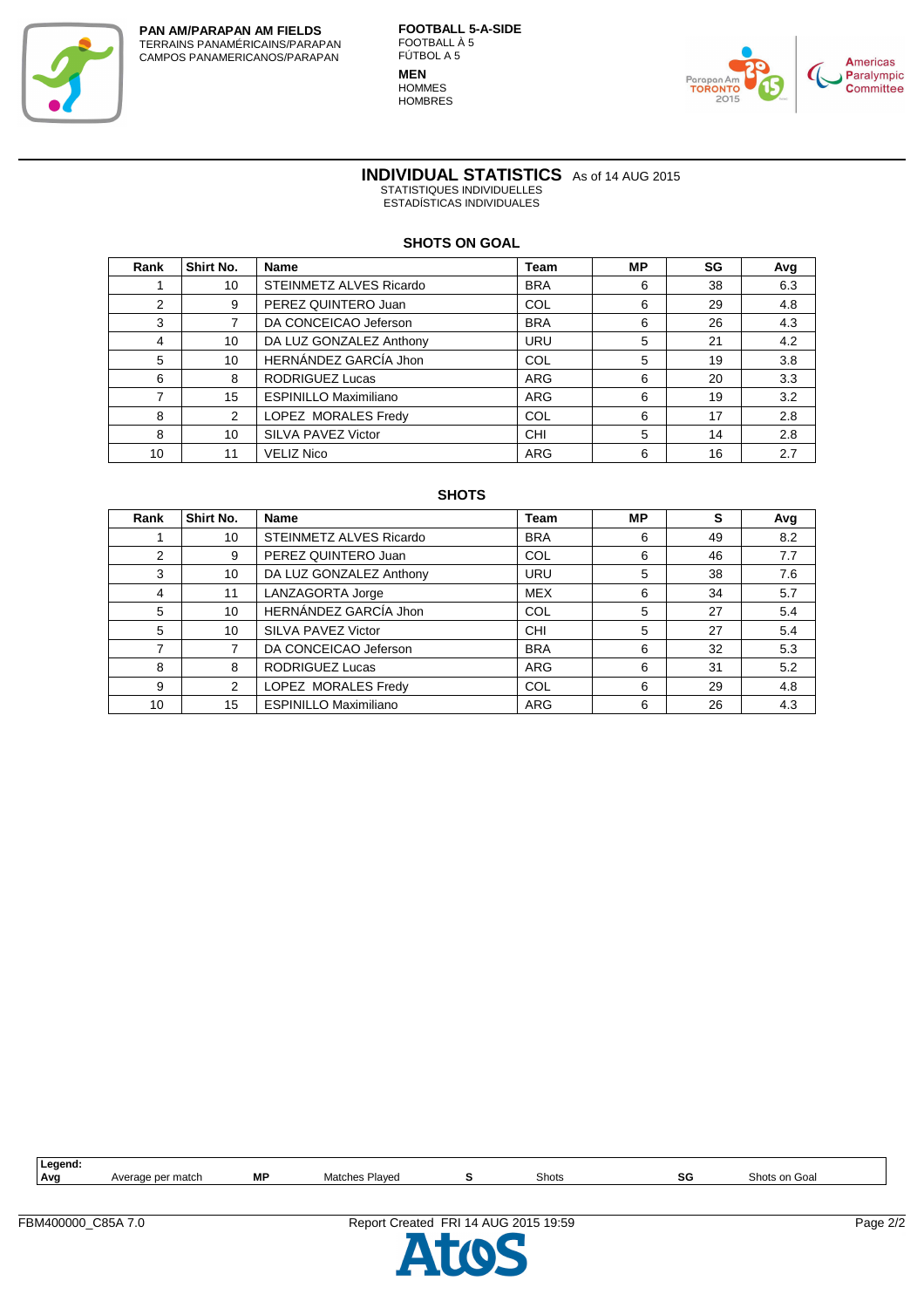

FRI VEN VIE 14 AUG 2015 16:00

**FOOTBALL 5-A-SIDE** FOOTBALL À 5 FÚTBOL A 5

## **MEN**

**HOMMES HOMBRES** 

**BRONZE MEDAL - MATCH 16** MÉDAILLE DE BRONZE - MATCH 16 MEDALLA DE BRONCE - PARTIDO 16

[ 12 ] OTERO Omar<br>[ 13 ] ORTIZ Cristian

ORTIZ Cristian (GK)



**COL - MEX 1:1 (0:1) 1:2 PSO MATCH REPORT** RAPPORT DE MATCH LISTADO DEL PARTIDO

| <b>Match Officials:</b><br>Referee:<br>2nd Referee:<br>3rd Referee: | GUIMARÃES Germi (BRA)<br><b>CARCOUET Francois (FRA)</b><br>PIECQ Michael (BEL) | Timekeeper: | <b>GONZALEZ Rafael (MEX)</b> |
|---------------------------------------------------------------------|--------------------------------------------------------------------------------|-------------|------------------------------|
| <b>Goals Scored:</b>                                                | LANZAGORTA Jorge (MEX) 8', LOPEZ MORALES Fredy (COL) 30'                       |             |                              |

#### **COL - Colombia**

| <b>COL - Colombia</b>                                                                |                                                                                                                                       | <b>MEX - Mexico</b>                   |                                                                                                     |
|--------------------------------------------------------------------------------------|---------------------------------------------------------------------------------------------------------------------------------------|---------------------------------------|-----------------------------------------------------------------------------------------------------|
| $\sqrt{12}$<br>$\begin{bmatrix} 2 \end{bmatrix}$<br>$\sqrt{3}$<br>I 9<br>$\sqrt{10}$ | <b>QUINTERO MARTINEZ Nicolas (GK)</b><br>LOPEZ MORALES Fredy (C)<br>ZARATE ARIAS Juan<br>PEREZ QUINTERO Juan<br>HERNÁNDEZ GARCIA Jhon | ſ 1<br>$\sqrt{2}$<br>4<br>I 5<br>[ 11 | AMOZURRUTIA Javier (GK)<br>RANGEL Fancisco<br>MILLAN Pablo (C)<br>RAMIREZ Marco<br>LANZAGORTA Jorge |
| <b>Substitutes:</b>                                                                  |                                                                                                                                       | Substitutes:                          |                                                                                                     |
| I 1                                                                                  | GARZON ACOSTA Joaquin (GK)                                                                                                            |                                       | VIERA Tadeo                                                                                         |
| $\left[ 4 \right]$                                                                   | <b>GIRALDO GOMEZ Walter</b>                                                                                                           | ſ 10                                  | <b>ARANA Felipe</b>                                                                                 |
| [ 6                                                                                  | <b>VILLEGAS Ruben</b>                                                                                                                 | [ 12                                  | OTERO Omar                                                                                          |

# [ 4 ] GIRALDO GOMEZ Walter

| 141                               | GIRALDO GOMEZ WAITER |
|-----------------------------------|----------------------|
| 161                               | VILLEGAS Ruben       |
| $\begin{bmatrix} 7 \end{bmatrix}$ | PINILLA DIAZ Luis    |
| $\begin{bmatrix} 8 \end{bmatrix}$ | RINCON RINCON Jose   |
|                                   |                      |

#### **Coach:** ACUÑA MATALLANA Luis **Coach:** DE ANDA Jesus

#### **Cautions:**

None

#### **Expulsions:**

None

#### **Penalty Shoot-out:**

| ZARATE ARIAS Juan         | Goal   | $1 - 0$ |                        |        |         |
|---------------------------|--------|---------|------------------------|--------|---------|
| LOPEZ MORALES Fredy       | Saved  | $1 - 1$ | LANZAGORTA Jorge       | Goal   | $1 - 1$ |
| PEREZ QUINTERO Juan       | Missed | $1 - 1$ | OTERO Omar             | Saved  | $1 - 1$ |
| PINILLA DIAZ Luis         | Saved  | $1 - 1$ | MILLAN Pablo           | Saved  | $1 - 1$ |
| HERNÁNDEZ GARCÍA Jhon     | Missed | $1 - 1$ | RAMIREZ Marco          | Missed | $1 - 1$ |
| <b>RINCON RINCON Jose</b> | Missed | $1 - 1$ | <b>VIERA Tadeo</b>     | Missed | $1 - 1$ |
| <b>VILLEGAS Ruben</b>     | Saved  | $1 - 1$ | <b>ARANA Felipe</b>    | Missed | $1 - 1$ |
| ZARATE ARIAS Juan         | Saved  | $1 - 1$ | <b>RANGEL Fancisco</b> | Saved  | $1 - 1$ |
| LOPEZ MORALES Fredy       | Missed | $1 - 1$ | LANZAGORTA Jorge       | Saved  | $1 - 1$ |
|                           |        |         | OTERO Omar             | Goal   | $1 - 2$ |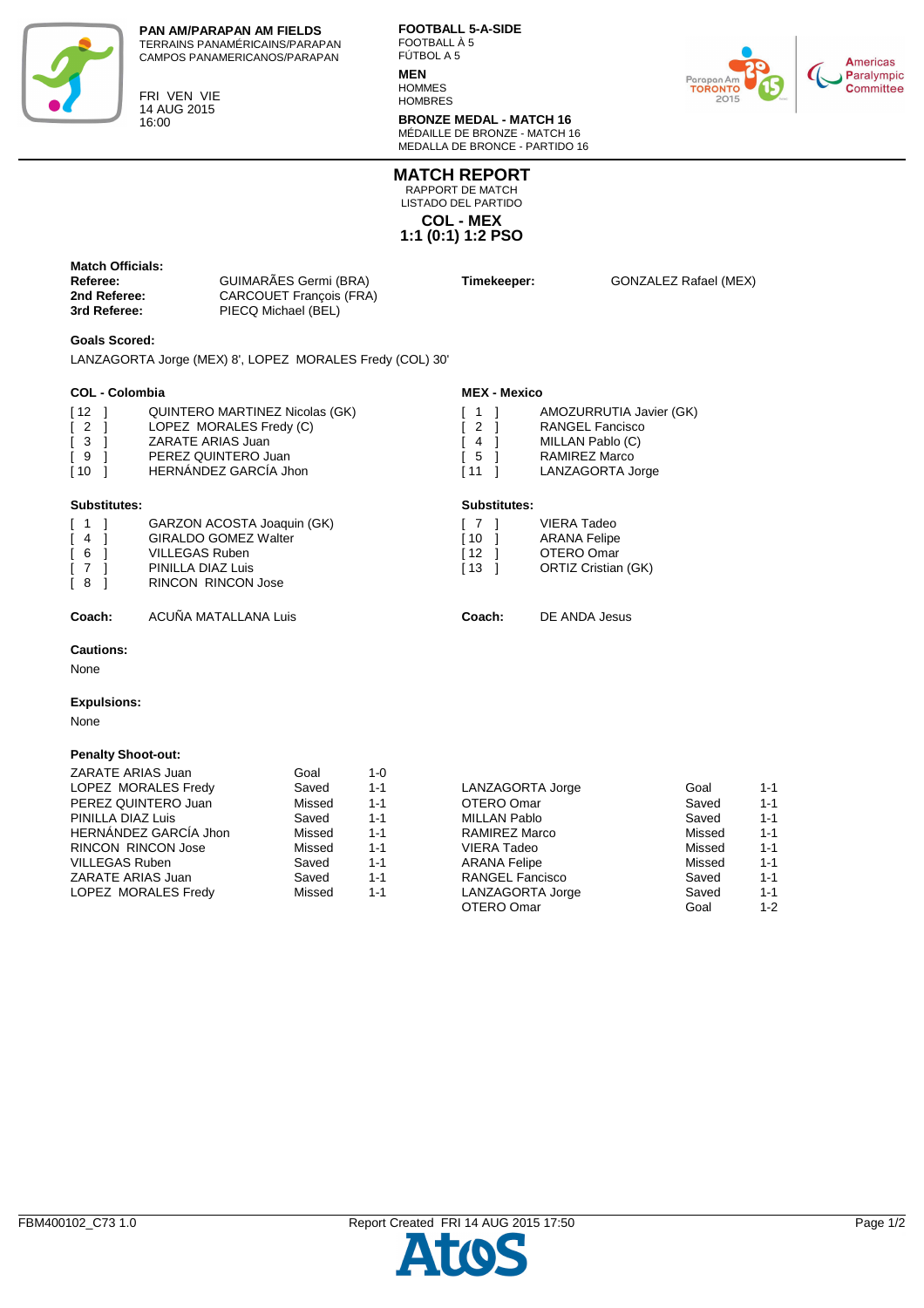

**PAN AM/PARAPAN AM FIELDS** TERRAINS PANAMÉRICAINS/PARAPAN CAMPOS PANAMERICANOS/PARAPAN

FRI VEN VIE 14 AUG 2015 16:00

**FOOTBALL 5-A-SIDE** FOOTBALL À 5 FÚTBOL A 5

### **MEN**

**HOMMES HOMBRES** 

**BRONZE MEDAL - MATCH 16** MÉDAILLE DE BRONZE - MATCH 16



MEDALLA DE BRONCE - PARTIDO 16 **MATCH REPORT**

RAPPORT DE MATCH LISTADO DEL PARTIDO

## **COL - MEX**

**1:1 (0:1) 1:2 PSO**

| MEX - Me |  |
|----------|--|

| <b>COL - Colombia</b> | <b>STATISTICS</b>       | <b>MEX - Mexico</b> |
|-----------------------|-------------------------|---------------------|
| 20                    | Shots                   | 8                   |
| 10                    | Shots on Goal           | 5                   |
| 5                     | Fouls                   |                     |
| 12                    | <b>Corner Kicks</b>     | 5                   |
|                       | <b>Free Kicks</b>       |                     |
|                       | <b>Penalty Kicks</b>    |                     |
|                       | <b>Double Penalties</b> |                     |
|                       | Own Goals               |                     |
|                       | Cautions (Yellow Cards) |                     |
|                       | Expulsions (2nd Yellow) |                     |
|                       | Expulsions (Red Cards)  |                     |
|                       | Timeouts                |                     |

|                 | <b>COL - Colombia</b>        |     |    |           |       |           |           |     |              |              |        |                  |
|-----------------|------------------------------|-----|----|-----------|-------|-----------|-----------|-----|--------------|--------------|--------|------------------|
| No.             | <b>Name</b>                  | Pos | GF | <b>GA</b> | SG/S  | <b>PK</b> | <b>DP</b> |     | <b>Fouls</b> | Y            |        | <b>Red Cards</b> |
|                 |                              |     |    |           |       |           |           | FC. | <b>FS</b>    |              | $2Y=R$ | R                |
| 1               | <b>GARZON ACOSTA Joaquin</b> | GK  |    |           |       |           |           |     |              |              |        |                  |
| $\mathbf{2}$    | LOPEZ MORALES Fredy (C)      | W   |    |           | 2/5   |           | 0/1       |     |              |              |        |                  |
|                 | 3 ZARATE ARIAS Juan          | D   |    |           | 1/2   |           |           |     | 2            |              |        |                  |
| 4               | <b>GIRALDO GOMEZ Walter</b>  | W   |    |           |       |           |           |     |              |              |        |                  |
| 6               | <b>VILLEGAS Ruben</b>        | D   |    |           |       |           |           |     |              |              |        |                  |
| $\overline{7}$  | PINILLA DIAZ Luis            | D   |    |           |       |           |           |     |              |              |        |                  |
| 8               | <b>RINCON RINCON Jose</b>    | D   |    |           |       |           |           |     |              |              |        |                  |
| 9               | PEREZ QUINTERO Juan          | W   |    |           | 5/11  |           |           |     | 4            |              |        |                  |
| 10              | <b>HERNANDEZ GARCIA Jhon</b> | W   |    |           | 2/2   |           |           | 4   |              |              |        |                  |
| 12 <sup>1</sup> | QUINTERO MARTINEZ Nicolas    | GK  |    |           |       |           |           |     |              |              |        |                  |
| <b>Totals</b>   |                              |     |    |           | 10/20 |           | 0/1       | 5   |              |              |        |                  |
|                 |                              |     |    |           |       |           |           |     |              |              |        |                  |
|                 | <b>MEX - Mexico</b>          |     |    |           |       |           |           |     |              |              |        |                  |
| No.             | <b>Name</b>                  | Pos | GF | GA        | SG/S  | <b>PK</b> | <b>DP</b> |     | <b>Fouls</b> | $\checkmark$ |        | <b>Red Cards</b> |
|                 |                              |     |    |           |       |           |           | FC  | <b>FS</b>    |              | $2Y=R$ | R                |
| $\mathbf 1$     | AMOZURRUTIA Javier           | GK  |    |           |       |           |           |     |              |              |        |                  |

|                 | AIVIUZURRUTIA JAVIEI   | חט |  |     |  |  |  |  |
|-----------------|------------------------|----|--|-----|--|--|--|--|
| $\sim$          | <b>RANGEL Fancisco</b> | ◡  |  |     |  |  |  |  |
| 4               | MILLAN Pablo (C)       | ◡  |  |     |  |  |  |  |
| Е.              | <b>RAMIREZ Marco</b>   | ◡  |  |     |  |  |  |  |
|                 | VIERA Tadeo            | W  |  |     |  |  |  |  |
| 10 <sup>1</sup> | <b>ARANA Felipe</b>    |    |  |     |  |  |  |  |
| 11              | LANZAGORTA Jorge       | W  |  | 5/8 |  |  |  |  |
|                 | 12 OTERO Omar          | D  |  |     |  |  |  |  |
|                 | 13 ORTIZ Cristian      | GK |  |     |  |  |  |  |
| <b>Totals</b>   |                        |    |  | 5/8 |  |  |  |  |

| Legend:   |                                |        |                       |     |                        |            |                         |
|-----------|--------------------------------|--------|-----------------------|-----|------------------------|------------|-------------------------|
| (C)       | Captain                        | $2Y=R$ | 2nd Yellow = Red Card |     | Defender               |            |                         |
| <b>DP</b> | Double Penalties (Goals/Shots) |        |                       | FC  | <b>Fouls Committed</b> |            | <b>Fouls Suffered</b>   |
| <b>GA</b> | Goals Against                  |        | Goals For             | GK  | Goalkeeper             |            | Pivot                   |
| <b>PK</b> | Penalty Kicks (Goals/Shots)    |        |                       | Pos | Position               | <b>PSO</b> | Penalty Shoot-out       |
| l R       | Red Cards (Expulsions)         | SG/S   | Shots on Goal/Shots   | W   | Wina                   |            | Yellow Cards (Cautions) |
|           |                                |        |                       |     |                        |            |                         |

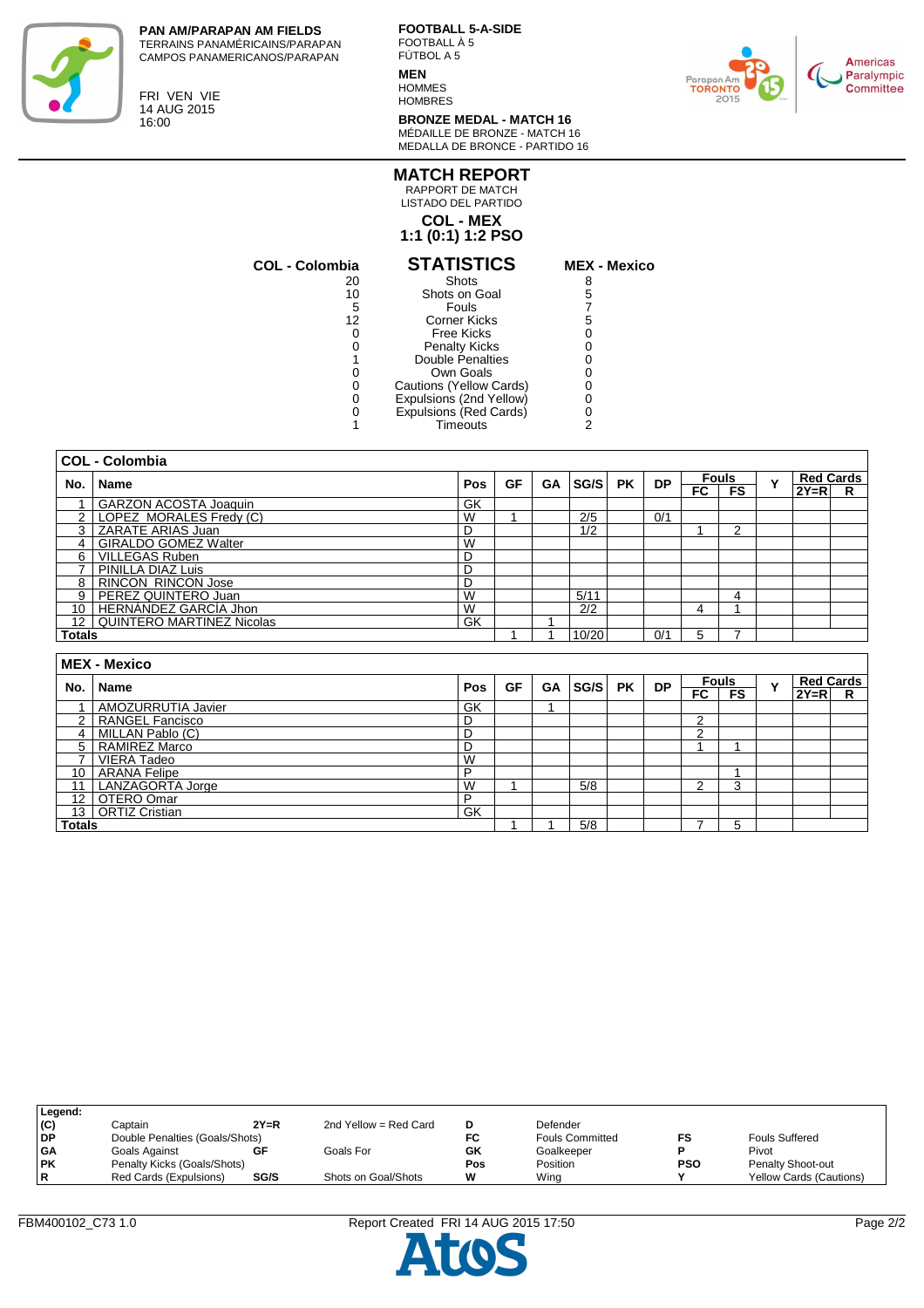

FRI VEN VIE 14 AUG 2015 18:00

**FOOTBALL 5-A-SIDE** FOOTBALL À 5 FÚTBOL A 5

#### **MEN HOMMES**

**HOMBRES** 

**GOLD MEDAL - MATCH 17** MÉDAILLE D'OR - MATCH 17 MEDALLA DE ORO - PARTIDO 17



**BRA - ARG 2:1 (1:0) MATCH REPORT** RAPPORT DE MATCH LISTADO DEL PARTIDO

| <b>Match Officials:</b> |                          |             |                     |
|-------------------------|--------------------------|-------------|---------------------|
| Referee:                | MORGADO Lúcio (BRA)      | Timekeeper: | PIECQ Michael (BEL) |
| 2nd Referee:            | TRAVAGLINO Mariano (ARG) |             |                     |
| 3rd Referee:            | ALBUQUERQUE Kleber (BRA) |             |                     |
|                         |                          |             |                     |

#### **Goals Scored:**

DA CONCEICAO Jeferson (BRA) 7', STEINMETZ ALVES Ricardo (BRA) 44', ESPINILLO Maximiliano (ARG) 46'

#### **BRA - Brazil**

|                                                                     |                                                                                                                                          | AND AVIONME                    |                                                                                                            |
|---------------------------------------------------------------------|------------------------------------------------------------------------------------------------------------------------------------------|--------------------------------|------------------------------------------------------------------------------------------------------------|
| $\sqrt{1}$<br>$\sqrt{2}$<br>$\sqrt{5}$<br>$\sqrt{7}$<br>$\sqrt{10}$ | DE LACERDA GONCALVES Luan (GK)<br>LOPES DOS REIS Cassio<br>DE SOUZA RAMOS Damiao<br>DA CONCEICAO Jeferson<br>STEINMETZ ALVES Ricardo (C) | [ 1<br>[ 2<br>4<br>[ 8<br>[ 10 | LENCINA Dario (GK) (-43')<br><b>DELDO GARCIA Angel</b><br>PADILLA Koki<br>RODRIGUEZ Lucas<br>PERALTA David |
| Substitutes:                                                        |                                                                                                                                          | Substitutes:                   |                                                                                                            |
| [ 4<br>6 <sup>1</sup>                                               | DA SILVA COSTA Liwisgton<br><b>ALVES FELIPE Marcos</b>                                                                                   | ſЗ<br>ſ5.                      | <b>ACARDI Federico</b><br>VELO Silvio (C)                                                                  |
| [ 8                                                                 | ALVES MENDES Raimundo                                                                                                                    | ſ 11                           | <b>VELIZ Nico</b>                                                                                          |

| .                                  |                                    |
|------------------------------------|------------------------------------|
| $\begin{bmatrix} 6 \end{bmatrix}$  | <b>ALVES FELIPE Marcos</b>         |
| [ 8                                | ALVES MENDES Raimundo              |
| I 9                                | DA SILVA Tiago                     |
| $\begin{bmatrix} 12 \end{bmatrix}$ | TRANCHEZZI HOLZSAUER Vinicius (GK) |
|                                    |                                    |

**Coach:** RIBEIRO DE VASCONCELOS Fabio **Coach:** DEMONTE Martin

#### **Cautions:**

None

#### **Expulsions:**

None

## **ARG - Argentina**

| ſЗ        | <b>ACARDI Federico</b>       |
|-----------|------------------------------|
| - 5       | VELO Silvio (C)              |
| l 11      | <b>VELIZ Nico</b>            |
| <b>12</b> | MULECK German (GK) (+43')    |
| l 15      | <b>ESPINILLO Maximiliano</b> |
|           |                              |